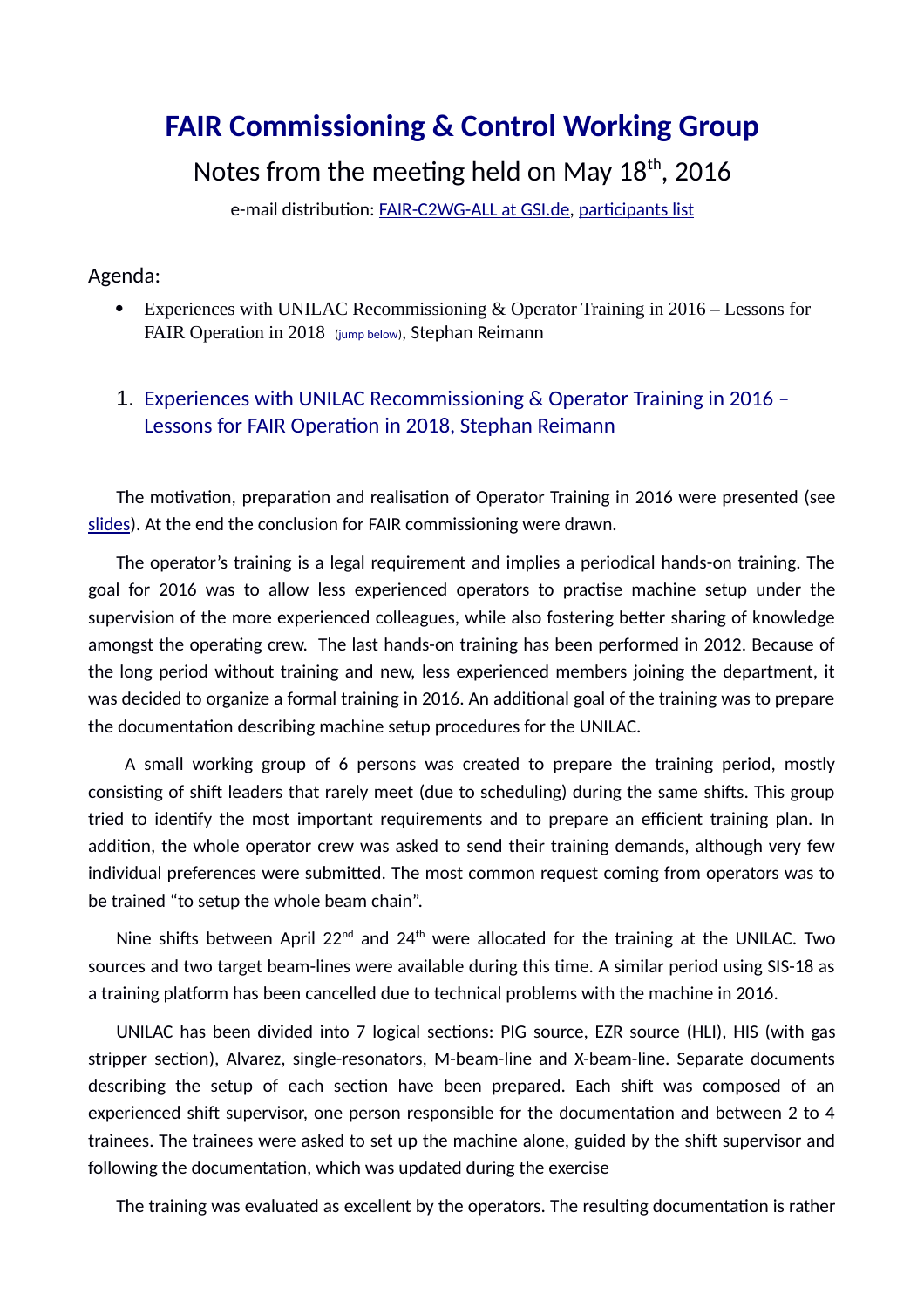average quality and needs further work. It is clear that similar training periods shall be organized regularly in the future. The situation will become very complex when the new FAIR machines will become online. It is suggested that the shift leaders will be strongly involved in the commissioning of the new machines and in preparation of the operational procedures.

## *Discussion:*

*S. Reimann: it is planned to initially revise the developed set-up procedures together with the machine experts and then to put them onto the FC2WG wiki page: [https://fair](https://fair-wiki.gsi.de/FC2WG/BeamCommissioning/WebHome)[wiki.gsi.de/FC2WG/BeamCommissioning/WebHome](https://fair-wiki.gsi.de/FC2WG/BeamCommissioning/WebHome)*

*R. Bär: What about troubleshooting? Was there any training w.r.t. recovering from machine failures? Trouble shooting guide-style documentation?*

*S. Reimann: It was discussed but at the end no such situations were trained.*

*R. Steinhagen: At CERN the discussion and remedies of first-order issues ("things that could go wrong") were part of the nominal commissioning procedure. Proved to be useful to anticipate common/simple problems and mistakes.*

*R. Bär: Maybe it should be considered for the future.*

*R. Bär: Is there equipment not used in consoles?*

*P. Gerhard: 95% is used, maybe there are too many cable terminals not in use. Maybe too many cameras.*

*R. Bär: One should evaluate the 'used' vs. the 'need' case of such devices.*

*J. Stadlmann: For SIS-18 there are not enough screens, there are overlapping applications. It is also too flexible, some monitoring applications should be always on the same console.*

*M. Schwickert: Every shift leader has his preferences concerning the layout of controls, so flexibility is needed. Some applications had too many options in the past. There seems to be no "democratic" way of how to organise this.*

*R. Steinhagen: We should check what we will still need in the new HKR.*

*J. Fitzek: It is necessary to converge about applications and options needed in the future.*

*S. Reimann: Need somebody to "bring it together". Volunteered to collect the opinions.*

*R. Steinhagen: The written procedures are important to judge which applications are needed (+ priorities). There are several options, the challenge is to find an efficient solution that works for FAIR as a whole. The aim is to initially collect all requirements and opinions from all stake-holders: operators, machine experts, machine coordinators, equipment experts, experiments, etc. FC<sup>2</sup>WG mandate is to provide the platform to collect, discuss and coordinate these various requirements on commissioning, operation and controls integration.*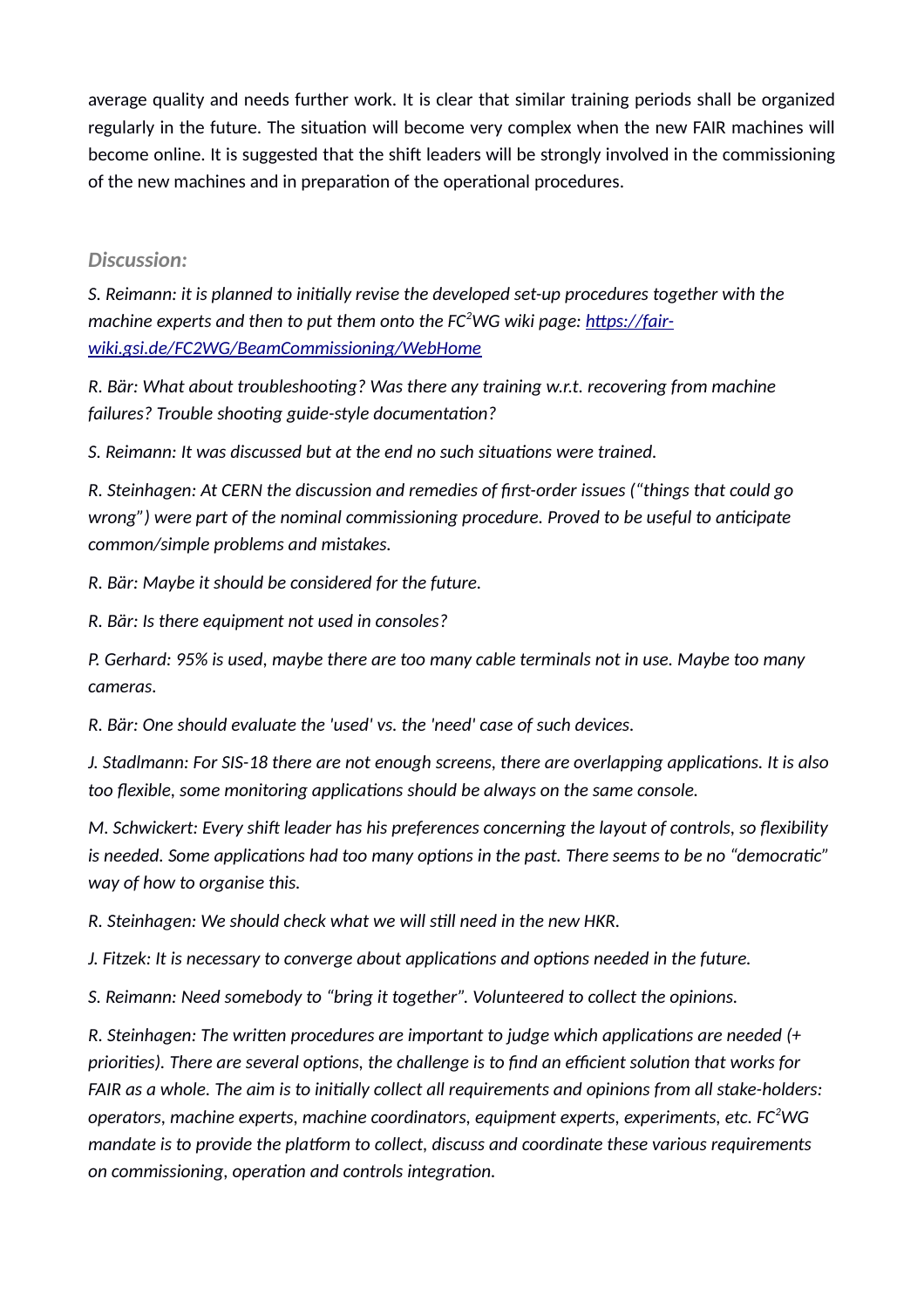*S. Reimann: Agreed. There are several good options, but experience with present operation showed also bad solutions (i.e. not working during day-to-day operation). S. Reimann offered to aggregate and filter the various ideas and opinions coming from an operations point of view.*

*J. Stadlmann: Fixed displays needed since long time: losses around the machine and transmission plots.*

*R. Steinhagen: Agreed. The list of priority w.r.t. beam-based applications is already available on the FC<sup>2</sup>WG page:<https://fair-wiki.gsi.de/FC2WG/BeamBasedApplications>The beam transmission monitoring (BTM) is already assigned 'top 1' priority.*

*R. Bär and R. Steinhagen: In 2018 the new transmission monitoring system should be online. A prototype application has been already written as a proof-of-concept.*

*P. Schütt: There was already a system like that – Java GUI from Cosylab.*

*R. Bär: Yes, but based on obsolete services. Cannot be ported to new control environment.*

*J. Stadlmann: It is offline most of the time. A reliable system is needed. We have OP applications but fixed displays are needed.*

*R. Steinhagen: 'Page 1' is needed as a facility status overview. A discussion about what and how to present it needed.*

*P. Schütt: 'Page 1' needs to be carefully designed. It will be even more important when we have more machines. We even have a physical screen in the HKR foreseen for that purpose.*

*J. Fitzek: Achim and Christian should be included in 'Page 1' discussion as they have some ideas and worked on this topic in the past.*

*D. Severin: Back to OP training: what is the minimal duration?*

*S. Reimann: 1-2 shifts per person.*

*P. Gerhard: 1 shift per UNILAC segment. Maybe training could be on parts of the injectors not used for experiments? (parallel training).*

*D. Severin: How to organize the training in 2018? One block at the beginning or spread it during the operation (beginning of each new beam)?*

*R. Steinhagen: 2018 will start with complex commissioning (LSA), can be partially used as training.*

*S. Reimann: Commissioning should not be mixed with training. A lot of unexpected events can happen during commissioning which disrupts training.*

*D. Severin: Maybe a concept of mini-training every time there is a new beam setup is good?*

*R. Steinhagen. SIS-100 commissioning – no manpower for 24/7 commissioning. Maybe need to mix commissioning with physics operation (with reduced performance) and possibly operator training? Also the nominal intensity ramp-up will provide some training and early physics tests opportunities (e.g. detector calibration). The FAIR commissioning, notably the Dry-Runs, will start with some*